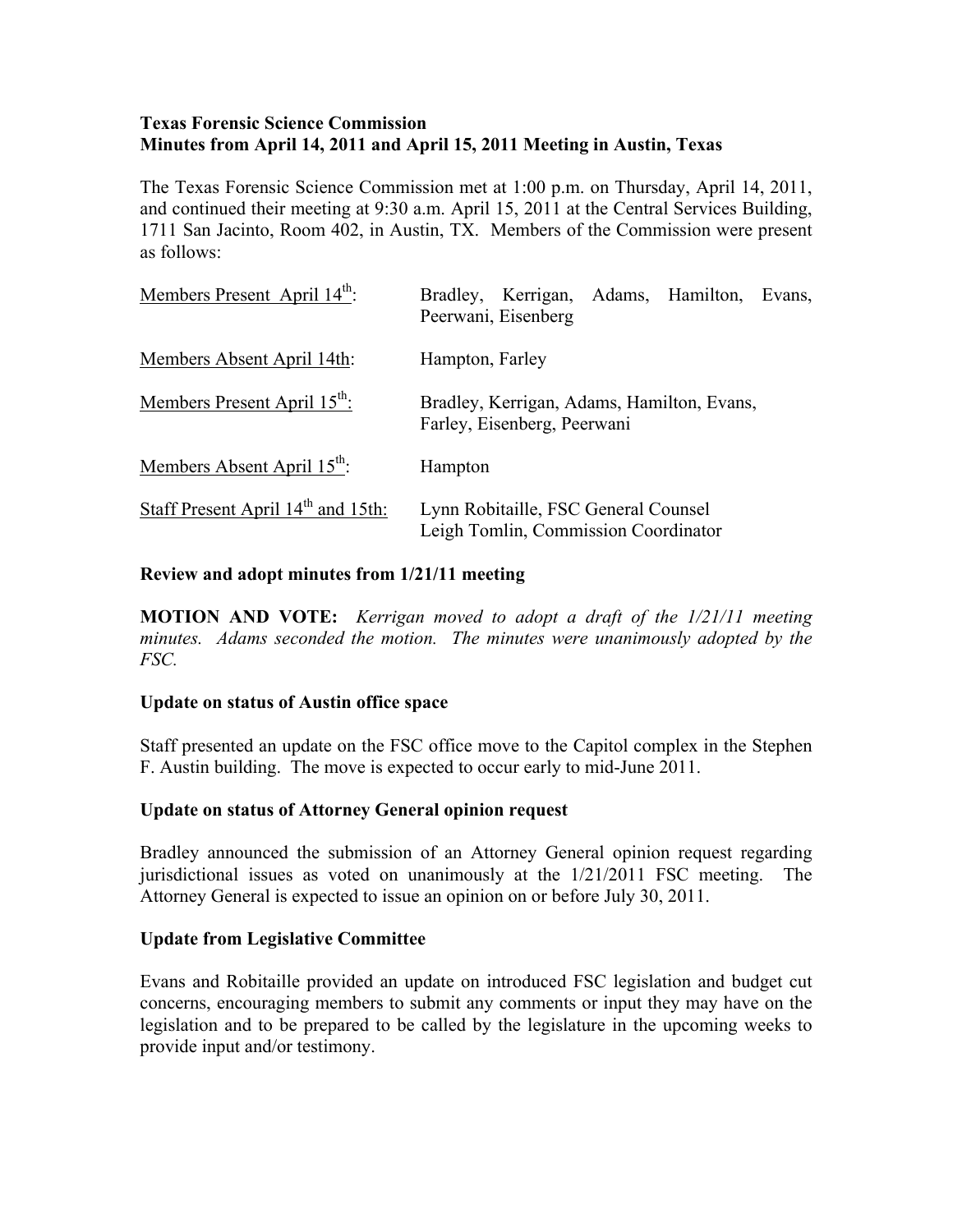# **Update from Forensic Development Committee**

Kerrigan explained there is no update from the Forensic Development Committee, as all activities have been tabled in light of more time-sensitive FSC activities and will resume once those are addressed.

# **Discuss and consider recommendations from Complaint Screening Committee**

# CACY (Complaint #10-27, GC/MS Test)

**MOTION AND VOTE:** *Eisenberg moved to direct staff and commission members to conduct a thorough review of any documentation received from the lab and ME's office. Adams seconded the motion. The FSC unanimously adopted the motion.*

The complaint screening committee will develop additional recommendations for the complaint at their next meeting prior to the next quarterly meeting.

SWIFS SAO (Complaint #10-24, Broad-based allegations)

**MOTION AND VOTE:** *Bradley moved to dismiss the consolidated complaint because it contains no specific case or specific test to evaluate. Eisenberg seconded the motion. The FSC unanimously adopted the motion.* 

## WHITLOCK (Complaint #11-01, Gun-shot residue, firearms)

**MOTION AND VOTE:** *Bradley moved to dismiss the complaint due to lack of jurisdiction. Adams seconded the motion. The FSC unanimously adopted the motion.* 

## HELM (Complaint #11-02, Trace evidence (gun-shot residue and firearms))

**MOTION AND VOTE:** *Bradley moved to dismiss the complaint due to lack of jurisdiction. Evans seconded the motion. The FSC unanimously adopted the motion.*

WEEKS (Complaint #11-03, DNA analysis)

**MOTION AND VOTE:** *Kerrigan moved to dismiss the complaint due to lack of jurisdiction. Eisenberg seconded the motion. The FSC unanimously adopted the motion.*

GIBSON (Complaint #11-04, arson)

**MOTION AND VOTE:** *Bradley moved to table the complaint pending the Attorney General's opinion, but to also direct counsel to conduct basic legal research on the status of any pending or completed litigation for the case. Adams seconded the motion. The FSC unanimously adopted the motion.*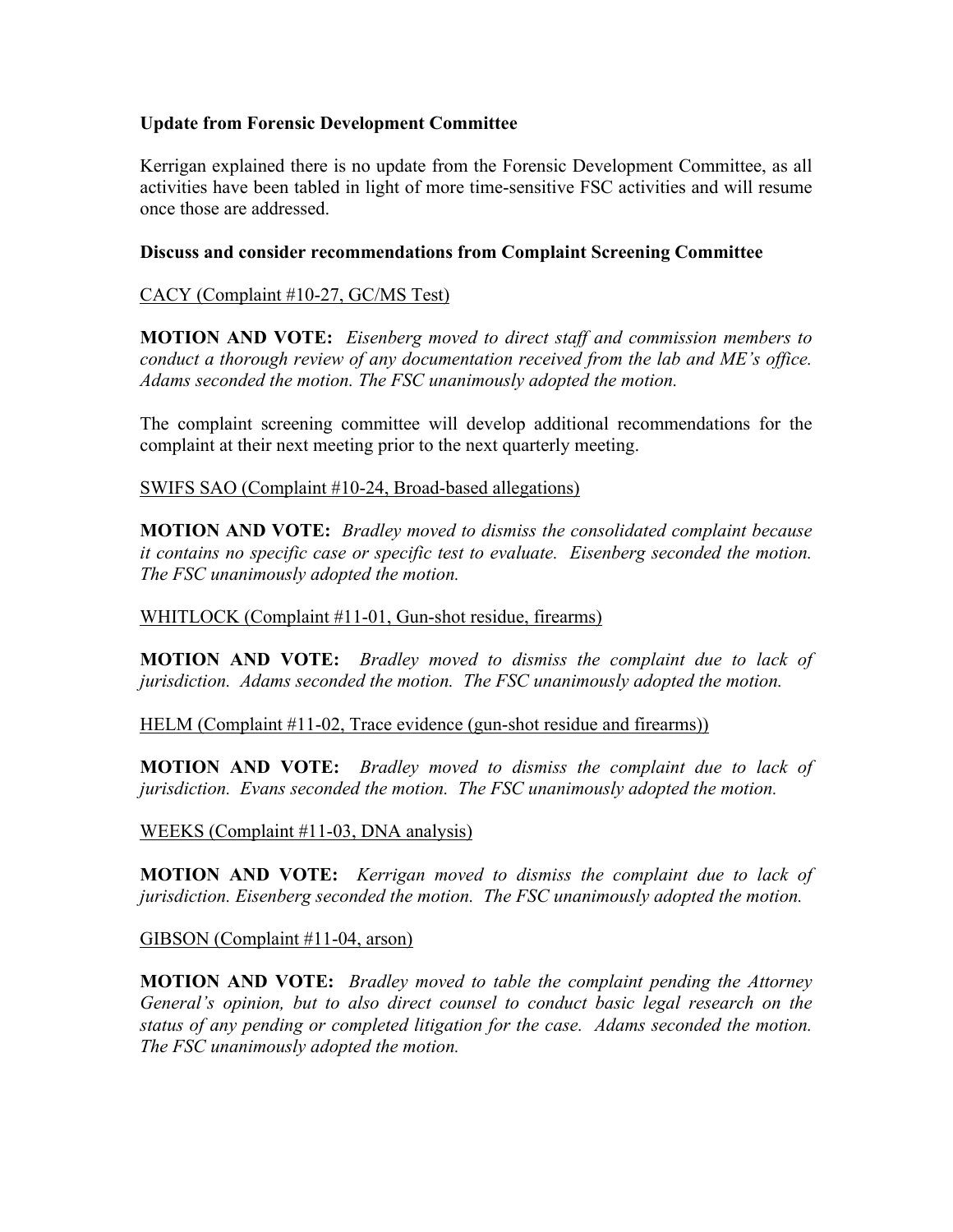## MOLE (Complaint #11-05, request for information)

**MOTION AND VOTE:** *Bradley moved to dismiss the complaint, as it does not name any specific allegation, but merely requests information from the FSC. Eisenberg seconded the motion. The FSC unanimously adopted the motion.*

## COCKERHAM (Complaint #11-06, Dog-sniff lineup)

**MOTION AND VOTE:** *Bradley moved to dismiss the complaint due to pending litigation. Eisenberg seconded the motion. The FSC unanimously adopted the motion.*

The staff was instructed to indicate the reason for dismissal to the complainant in the notification letter.

## CARAWAY (Complaint#11-07)

**MOTION AND VOTE:** *Bradley moved to table the complaint until the next FSC meeting to give members and staff time to conduct a thorough review of the material. Eisenberg seconded the motion. The FSC unanimously adopted the motion.*

## **Amendment to policies and procedures 3.0 Processing of Complaints**

**MOTION AND VOTE:** *Adams moved to adopt the amendment to FSC policies and procedures 3.0. Bradley seconded the motion. The FSC unanimously adopted the amendment.*

#### **Update on anonymous complaint form**

FSC's general counsel advised the form was posted as voted on at the FSC's last quarterly meeting.

## **Consider proposed agenda items for July 2011 meeting**

FSC members agreed they would send suggested meeting dates and availability information to staff.

#### **Schedule and location of future meetings**

Bradley instructed staff to organize a schedule and proposed dates for future FSC meetings.

#### **Public Comment**

Members of the public provided comment to FSC members on agenda topics.

## **Update on APD complaint from investigative panel**